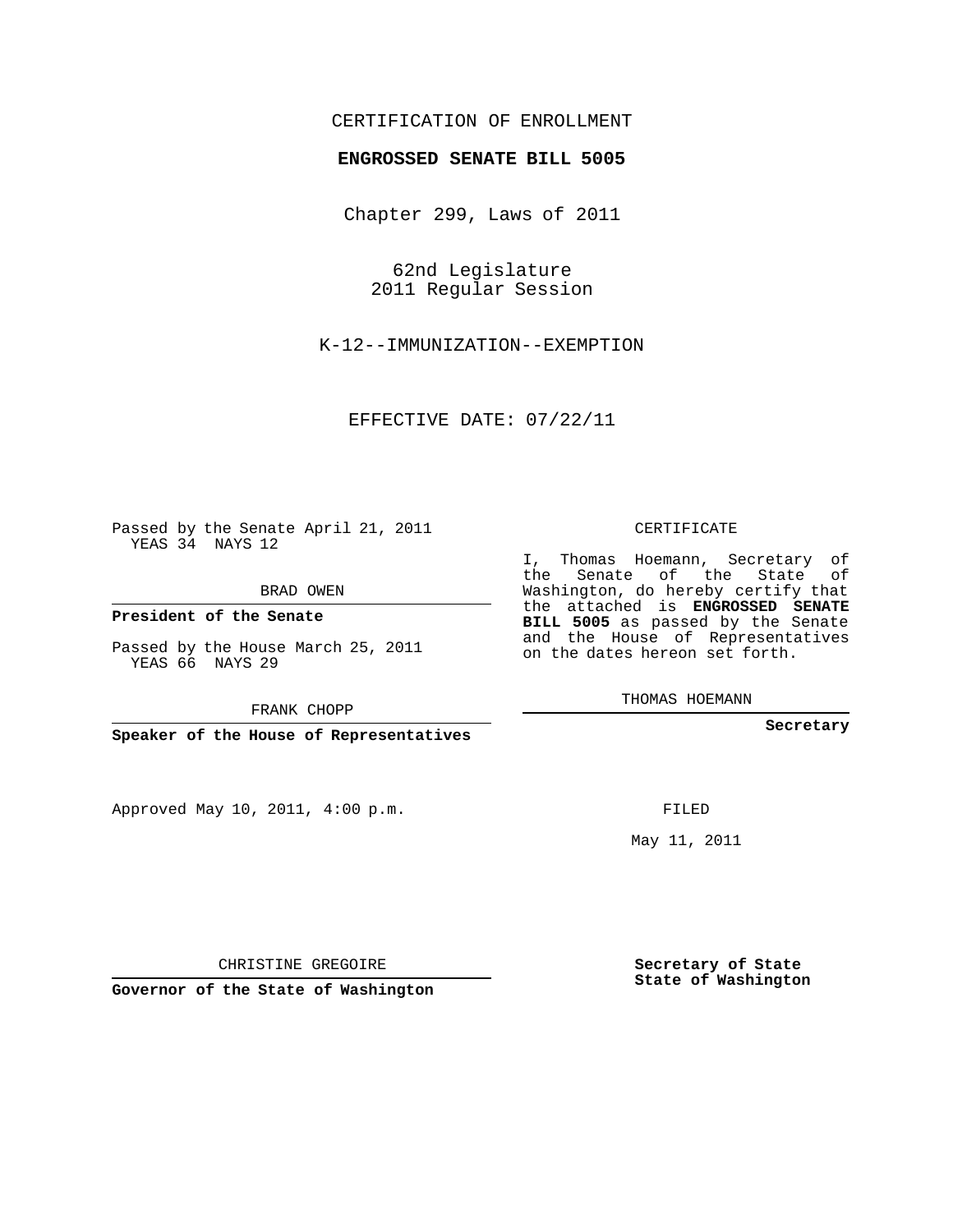## **ENGROSSED SENATE BILL 5005** \_\_\_\_\_\_\_\_\_\_\_\_\_\_\_\_\_\_\_\_\_\_\_\_\_\_\_\_\_\_\_\_\_\_\_\_\_\_\_\_\_\_\_\_\_

\_\_\_\_\_\_\_\_\_\_\_\_\_\_\_\_\_\_\_\_\_\_\_\_\_\_\_\_\_\_\_\_\_\_\_\_\_\_\_\_\_\_\_\_\_

AS AMENDED BY THE HOUSE

Passed Legislature - 2011 Regular Session

## **State of Washington 62nd Legislature 2011 Regular Session**

**By** Senators Keiser, Honeyford, Pflug, Becker, Regala, Carrell, Hobbs, Nelson, Rockefeller, Shin, and Chase

Read first time 01/10/11. Referred to Committee on Health & Long-Term Care.

 1 AN ACT Relating to exemption from immunization; and amending RCW 2 28A.210.090.

3 BE IT ENACTED BY THE LEGISLATURE OF THE STATE OF WASHINGTON:

 4 **Sec. 1.** RCW 28A.210.090 and 1991 c 3 s 290 are each amended to 5 read as follows:

6  $(1)$  Any child shall be exempt in whole or in part from the 7 immunization measures required by RCW 28A.210.060 through 28A.210.170 8 upon the presentation of any one or more of the ((following)) 9 certifications required by this section, on a form prescribed by the 10 department of health:

 $((+1))$   $(a)$  A written certification signed by ((any -physician 12 <del>licensed to practice medicine pursuant to chapter 18.71 or 18.57 RCW</del>)) 13 a health care practitioner that a particular vaccine required by rule of the state board of health is, in his or her judgment, not advisable for the child: PROVIDED, That when it is determined that this particular vaccine is no longer contraindicated, the child will be required to have the vaccine;

18 ( $(\langle 2 \rangle)$ ) (b) A written certification signed by any parent or legal